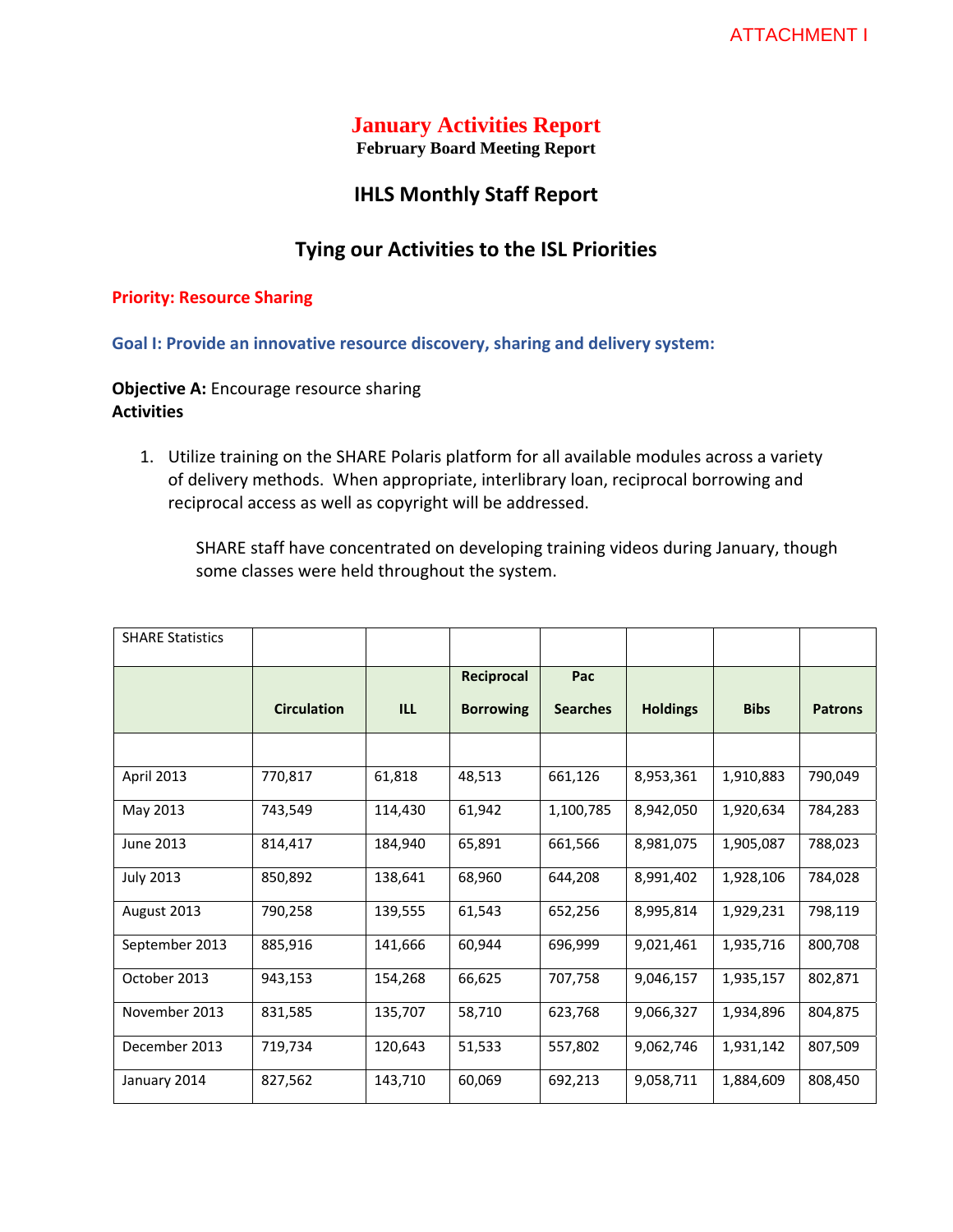| February 2014  | 802,661 | 140,364 | 55,648 | 650,213 | 9,058,711 | 1,884,609 | 805,634 |
|----------------|---------|---------|--------|---------|-----------|-----------|---------|
| March 2014     | 886,973 | 153,957 | 61,457 | 727,703 | 9,065,928 | 1,884,067 | 803,207 |
| April 2014     | 847,678 | 150,545 | 57,731 | 637,041 | 9,035,531 | 1,886,715 | 802,743 |
| May 2014       | 736,091 | 129,779 | 58,784 | 651,784 | 9,027,758 | 1,886,611 | 802,743 |
| June 2014      | 822,888 | 125,101 | 65,477 | 788,302 | 9,003,233 | 1,883,498 | 797,887 |
| September 2014 | 905,510 | 154,053 | 55,538 | 742,432 | 8,995,198 | 1,872,863 | 810,038 |
| October 2014   | 919,651 | 163,798 | 55,769 | 879,563 | 9,009,041 | 1,828,813 | 811,636 |
| November 2014  | 774,715 | 131,037 | 48,673 | 757,958 | 9,019,234 | 1,830,868 | 814,280 |
| December 2014  | 730,911 | 130,580 | 48,792 | 613,143 | 9,009,264 | 1,841,676 | 805,018 |
| January 2015   | 858,769 | 155,127 | 57,008 | 735,170 | 8,991,006 | 1,839,988 | 804,899 |

**Objective B:** Provide a framework for members to participate in a state-of the-art integrated library system.

# **Activities**

1. Continue participation in the Statewide E‐Books Grant opportunity.

At the end of January 151 library agencies (182 libraries) are participating in the 3M Cloud Library shared collection.

11,413 items were circulated this month. This is the highest number of circs we have seen in one month since the soft launch of the collection on October 18, 2013. Preparations were made to provide on site training with the IHLS Technology Petting Zoo in February and March. Nine sessions have been scheduled so far. Lesley Zavediuk, eBook Trainer/Coordinator attended the ASCLA eBook Consortial Interest Group meeting at ALA Midwinter on January 30, 2015.

2. Employ a variety of instructional methods to allow SHARE members to work effectively and efficiently with the ILS, and other shared databases.

All IHLS sites have received training on how to use new microphones and cameras in order to provide video training to members.

3. Promote new membership in the SHARE LLSAP through the *Growing Resource Sharing in IHLS Through Growing SHARE* grant. IHLS will continually consider opportunities to more fully involve these members in resource sharing.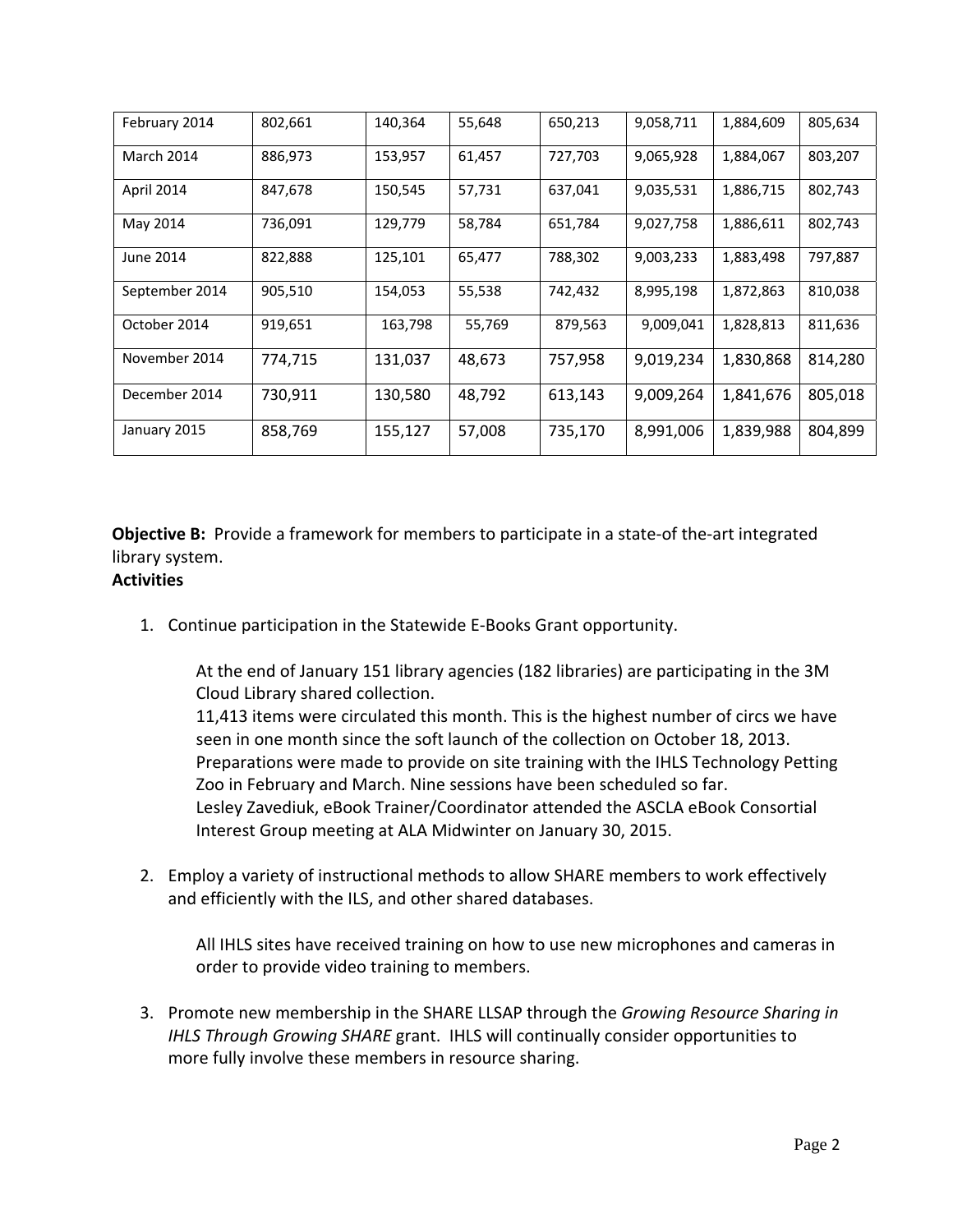Hardware that was purchased using this grant was installed at the co‐location facility on Jan 29.

4. Continue to support the SHARE Helpdesk to track concerns and technical issues with the Polaris software.

A new SHARE status screen has been implemented on the SHARE.ILLINOISHEARTLAND.ORG website that allows more detail in the statuses and the ability to see a history of the status screens.

5. Continue to offer SHARE member libraries special IHLS SHARE group purchase prices for common third‐party database products (e.g. Gale, Ebsco, Library Ideas, World Book). Available products and pricing information will be funneled through SHARE staff to all SHARE members. Ordering and invoicing will be coordinated by SHARE staff, thereby providing an incentive to vendors. A \$40.00 handling fee per database is assessed for cost recovery.

Two libraries joined the Zinio (electronic magazines) consortium

**Objective C:** Ensure the integrity of bibliographic records. **Activities**

1. Maintain the requirement that all bibliographic records (with the exception of equipment, on order and E‐book) must be OCLC derived records and have an OCLC control number to ensure database standards and mitigate duplicate records

Cleaned up 2067 bibliographic records in the SHARE database. Merged 870 bibliographic records in the SHARE database. Corrected 8768 item records in the SHARE database.

2. Support a Cataloging Center operation for SHARE Full members for copy and original cataloging of MARC bibliographic records and the creation of local authority records to enhance recovery. Service options are Cataloging Library (Full member meets continuing education requirements for cataloging staff and performs own cataloging); Barcoding A Library (Full member sends all new materials to Center for copy and original cataloging and assessed fee based on percentage of library's materials budget); Barcoding B Library (full member sends new materials as needed for original cataloging and assessed fee of \$10 per item cataloged). Any item that meets the Cataloging Maintenance Center's (CMC) eligible collections criteria for free cataloging is passed on to the CMC.

Cataloged 859 items for member libraries. Cataloged 69 retrocon items for new libraries joining SHARE.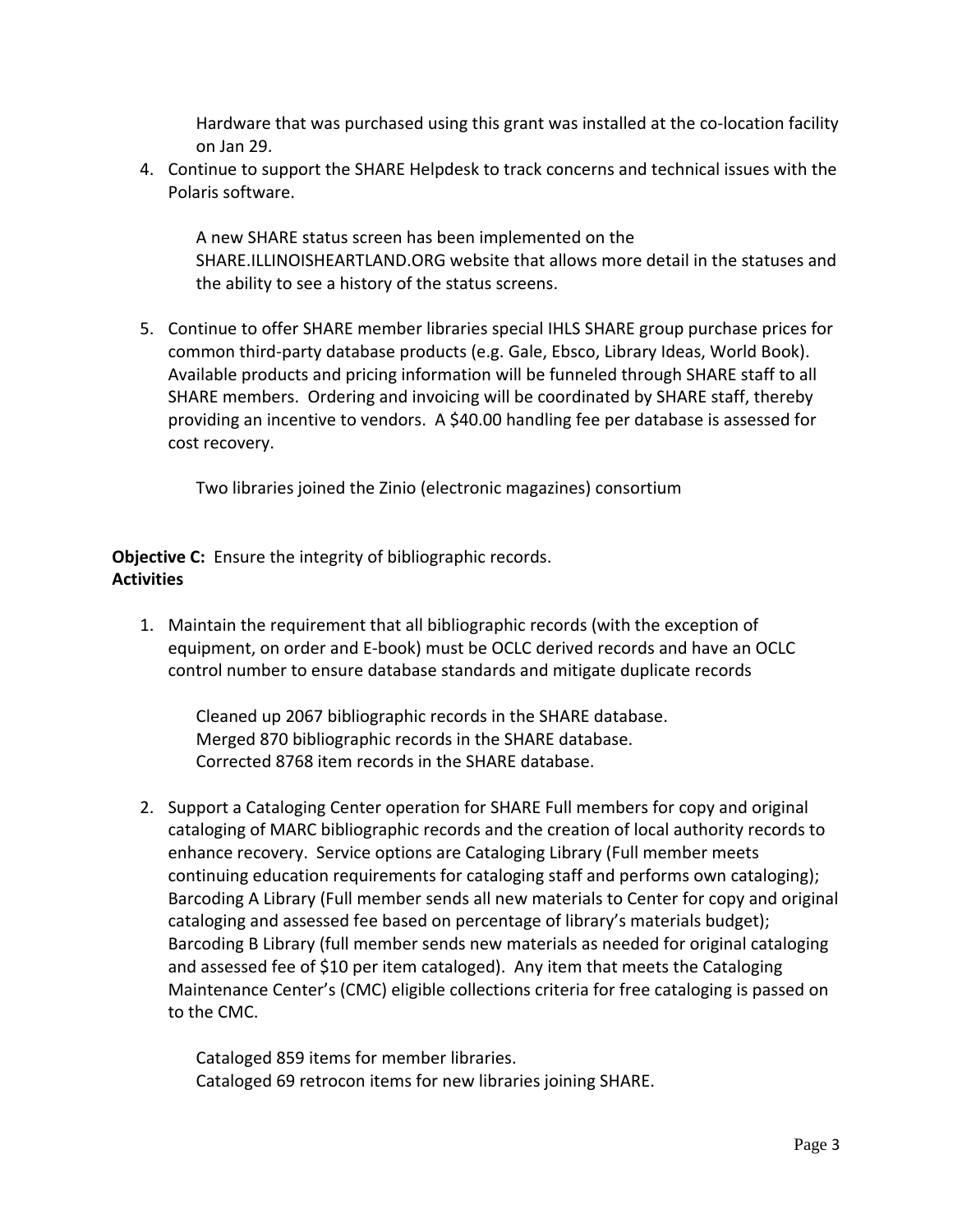3. Provide appropriate training for cataloging.

Provided review training in serials and cataloging to Shelbyville Public. Provided review catalog training for Mason City and Sherman Public libraries. Worked with new librarian at Stonington Public library. Conducted Cataloger's Training Session via Adobe Connect and made the recording available. Provided cataloging training at DuQuoin Public library. Presented cataloging for noncatalogers talk for the Marion Public library staff. Worked with Johnston City Schools as a new library.

4. Evaluate the efficacy and fee models associated with the Cataloging Center operation for possible revision.

Provided some basic information to the SHARE Bibliographic and Cataloging Committee concerning possible changes in cost of cataloging. More information will be gathered and presented at next meeting.

**Objective D:** Operate Cataloging Maintenance Centers on behalf of libraries in Illinois. **Activities**

1. Fulfill NACO (Name Authority Cooperative Program of the PCC) obligation by creating a minimum of 100 name or uniform title authority records per year.

Provided 20 name authorities in January.

2. Continue support of LLSAP database cleanup efforts in LLSAP.

Cleaned up 2067 bibliographic records in the SHARE database. Merged 870 bibliographic records in the SHARE database.

3. Cooperate with Illinois State Library staff to identify statewide cataloging needs and develop strategies to meet them, prioritizing statewide initiatives that require cataloging expertise to ensure statewide access and resource sharing assistance with projects as agreed upon.

Attended training session for Contentdm for the Digital Grant.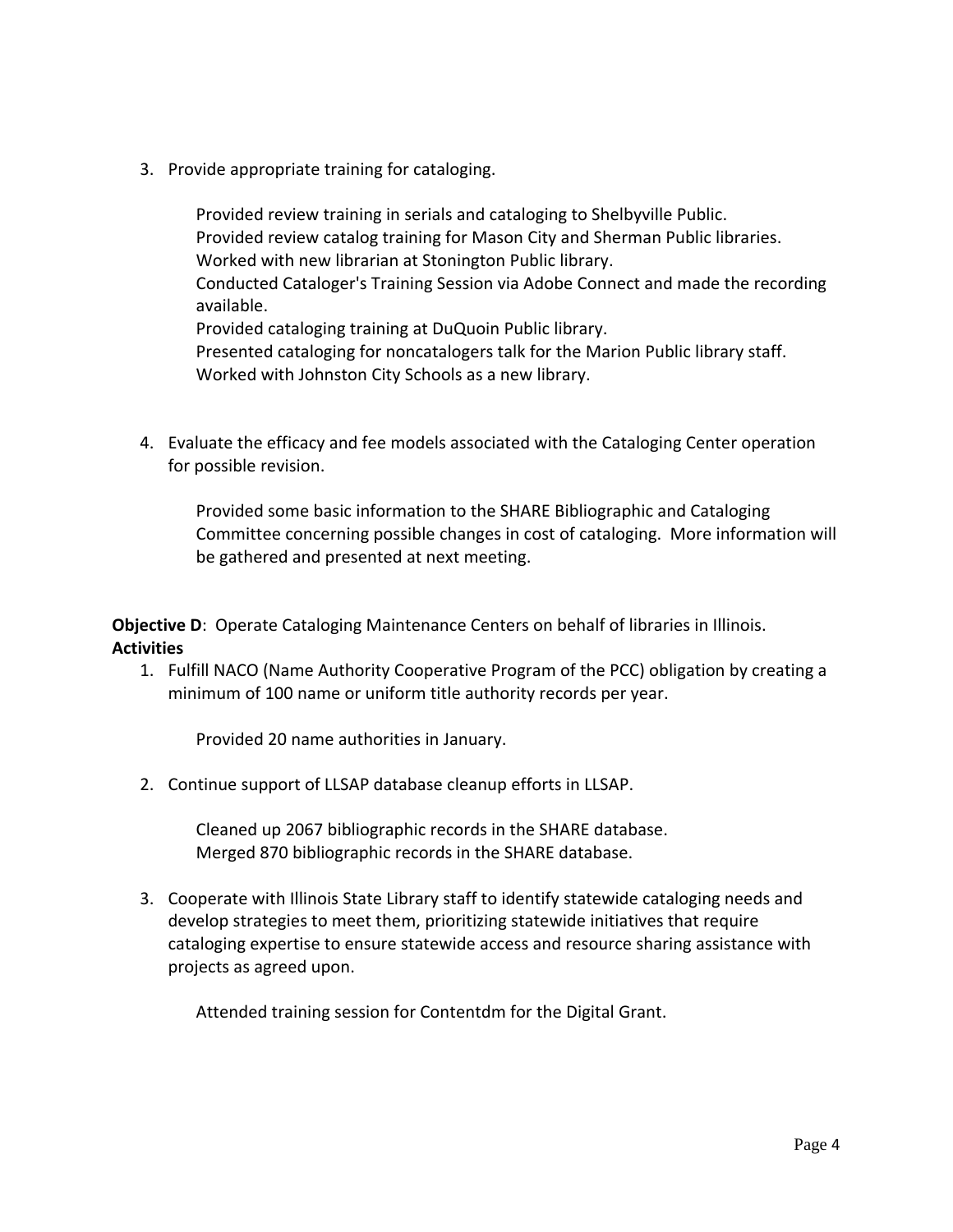**Goal II: Provide a sustainable delivery system that provides the best service possible for Illinois libraries and their users.**

**Objective A**: Ensure that IHLS delivery of library materials is accurate, timely, and meets member library needs.

### **Activities**

1. Working in concert with ISL, RAILS and CARLI, continue the implementation of recommendations from the Delivery Advisory Committee.

Met with ISL and RAILS to clarify recommendation for Community Concept Partnerships

2. Conduct quarterly counts of library materials and continue to refine the counting methodology.

Item counts for February 2 through February 6 were able to be in part generated by the SHARE Polaris software

3. Develop methods to deliver training to member libraries on labeling, packaging, and other preparation of library materials with the goal of improving delivery time.

Welcome to Delivery packet in final editing stages

4. Continue to work collaboratively with RAILS to minimize size and type of tubs and other delivery containers, and number of different routing slips used.

Met with ISL and RAILS to evaluate labels

5. Conduct an annual delivery satisfaction and needs survey of member libraries and solicit recommendations from individual member libraries. Adjustments will be made based on need and feasibility.

Created survey to be distributed to member libraries

6. Evaluate and modify, as needed, the IHLS delivery standards to improve delivery services to member libraries.

Attended ALA Mid Winter ASCLA Physical Delivery roundtable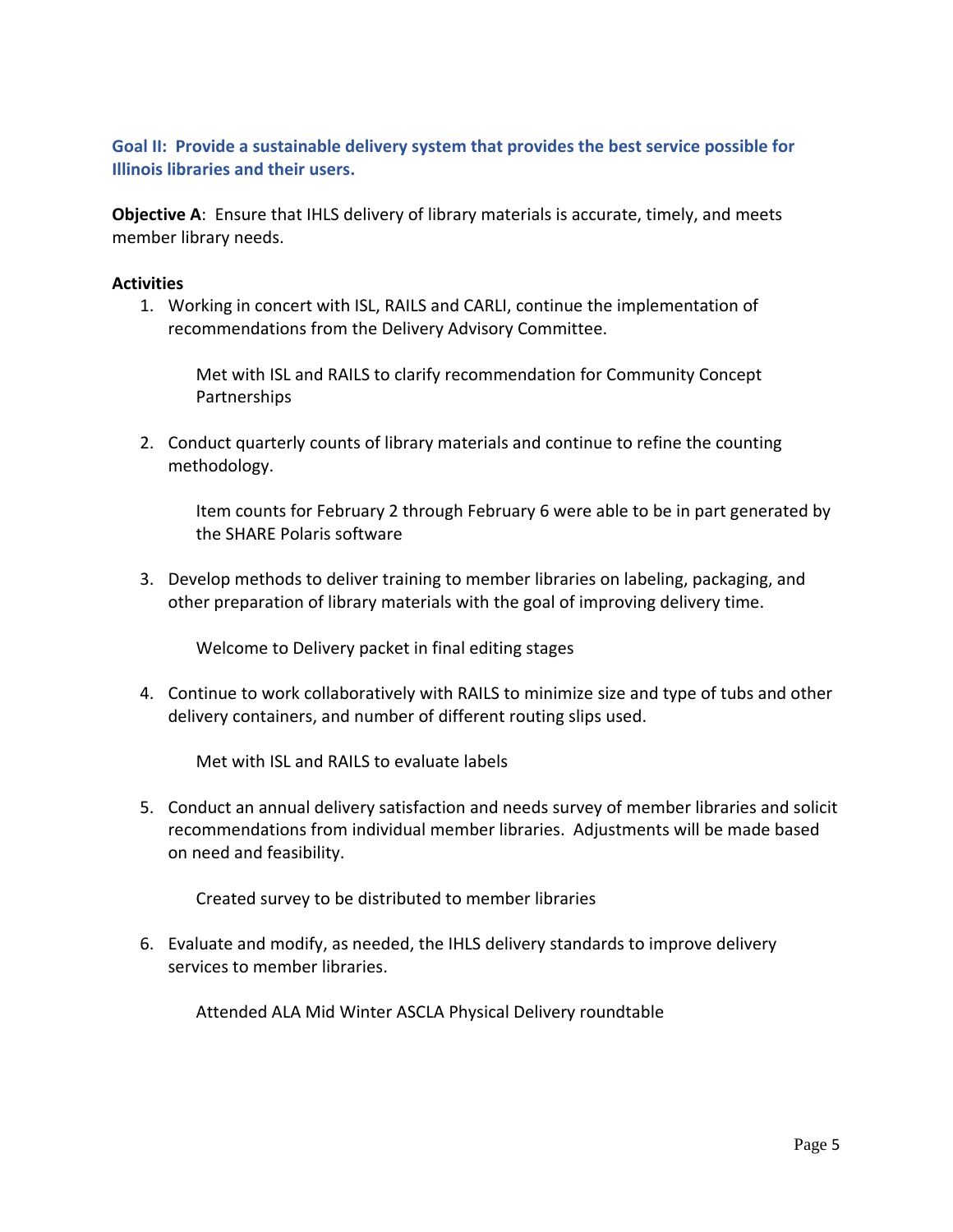| January 2015 | Delivery picked up<br>/delivered | <b>ILDS Delivery</b><br>Items to Hub | <b>ILDS Delivery</b><br>Items from Hub |
|--------------|----------------------------------|--------------------------------------|----------------------------------------|
| Champaign    | 227305                           | 33162                                | 30965                                  |
| Du Quoin     | 98462                            | 22359                                | 22255                                  |
| Edwardsville | 192278                           | 32026                                | 31814                                  |

# **Priority: Illinois Machine Sublending Agency**

**Goal: Provide good customer service and well maintained machines to patrons of the Talking Books Program.**

**Objective:** Support the statewide machine lending program located in DuQuoin. **Activities**

1. Contract with the Illinois State Library to manage statewide services. Required monthly reports were submitted to the National Library Service.

|                | C <sub>1</sub> s Sent | <b>DS1s Sent</b> | <b>DA1s Sent</b> | <b>BARD Inquiries</b><br><b>Responded To</b> |
|----------------|-----------------------|------------------|------------------|----------------------------------------------|
| August 2014    | 9                     | 173              | 94               | 13                                           |
| September 2014 | 22                    | 154              | 134              | 15                                           |
| October 2014   | 23                    | 121              | 177              | 10                                           |
| November 2014  | 10                    | 110              | 114              | 12                                           |
| December 2014  | 15                    | 86               | 154              | 11                                           |
| Janury 2015    | 22                    | 78               | 159              | 14                                           |

2. Participate in the planning, coordination and evaluation of Illinois Talking Book Service, and ensure appropriate provision of services by staying informed of current procedures and trends related to Talking Books, the National Library Services/Library of Congress and librarianship in general.

IMSA Staff Performance Evaluations completed. IMSA staff meeting.

Manager participated in IHLS Supervisor/Manager training in Edwardsville. Manager participated in KLAS User's Conference Committee phone conference. Manager participated in Midlands Conference Organizing Committee phone conference.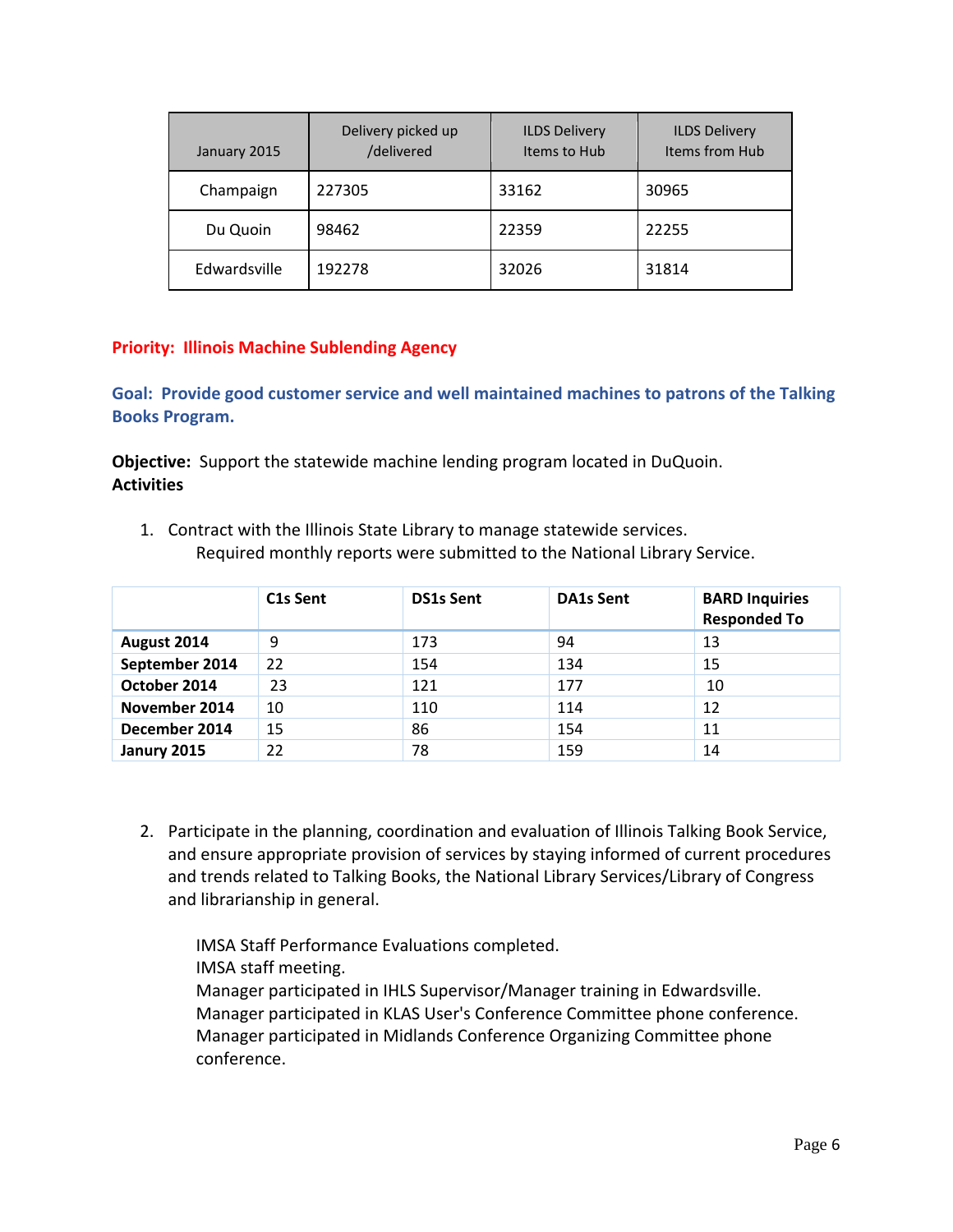3. Ensure the efficient and successful provision of service in accordance with the Revised Standards and Guidelines.

Filled all requests for machines and equipment within 2 business days of receipt. Responded to all BARD inquiries in a timely and efficient manner.

### **In FY15**

The department will move forward with new leadership and significant staff turnover.

## **Priority: Provide timely and pertinent information to member libraries**

### **Goal: Effective and efficient communications with member libraries and partners.**

**Objective A**: Provide various mechanisms to ensure good communications with member libraries and partners.

### **Activities**

1. Conduct visits to 20% of our more than 550 agencies. This goal would give IHLS staff the opportunity to arrange approximately 110 on‐site visits. A particular area of focus would be those library agencies who have recently seen a change in leadership. Another target audience would be those libraries facing any challenges that might impact their membership status and their ability to receive system services. Also in consideration would be conversations with library boards or other administrative bodies who might request specific information from IHLS. School staffing has shifted dramatically in the last several years and working to ensure that population is informed about system services and membership criteria would have a broad‐based impact. When appropriate, system staff will also be available to meet with special interest groups for the purpose of discussing membership criteria and system services.

A site visit was paid to the Washington Park Library on January 28th for the purpose of discussing system membership.

A site visit was paid to the Wayne City Public Library on January 30th to meet the new director.

1. Maintain IT support for IHLS staff including support of videoconferencing and Adobe Connect, as well as computer and server support.

IT is still down 1 FTE but is in the process of hiring a Network Administrator for the EDW office.

**Objective B**: Employ qualified, professional, accountable staff.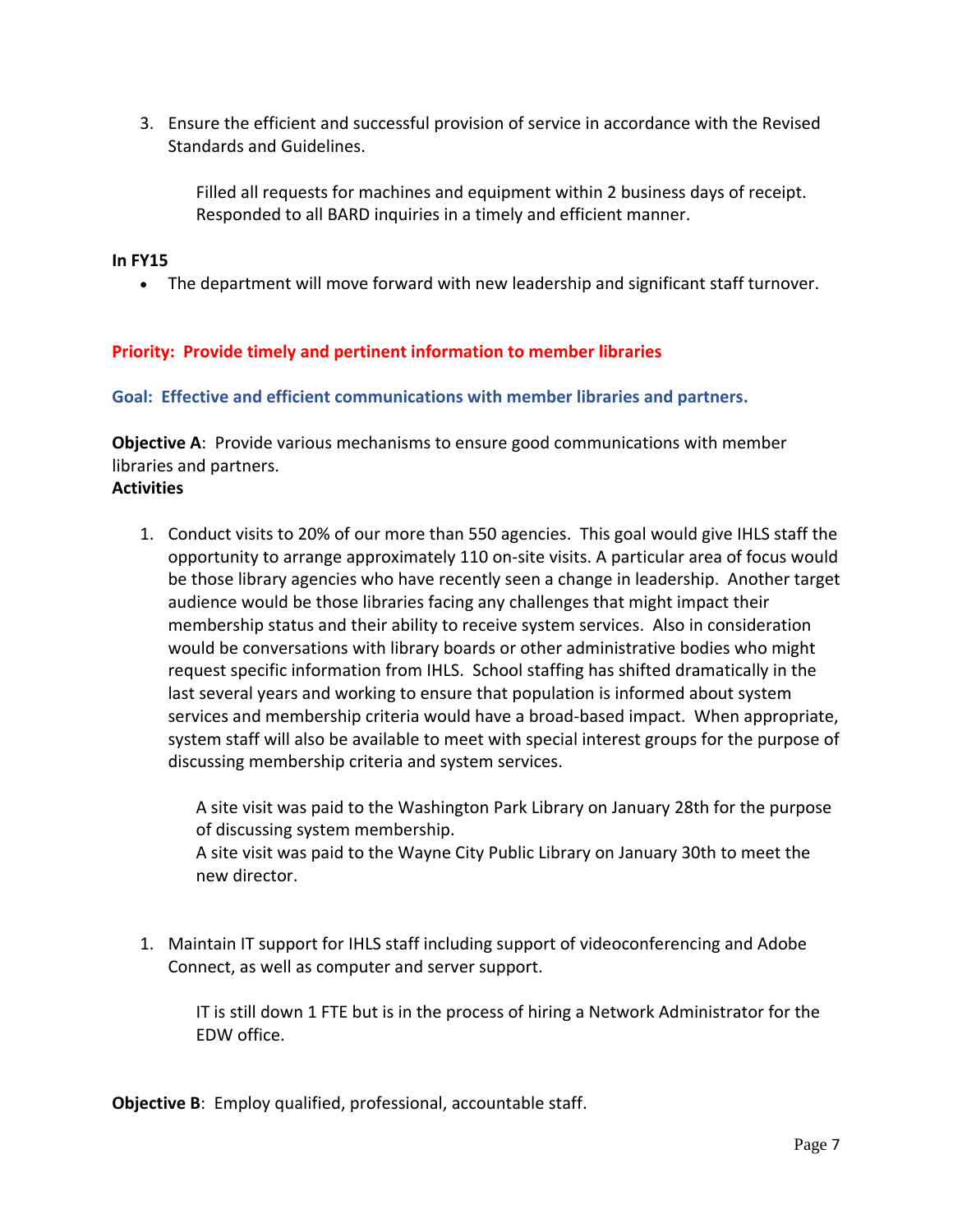# **Activities**

1. Recruit and employ qualified personnel of diverse backgrounds to carry out the mission and goals of IHLS. Increase the applicant pool by participating in local community events, college job fairs and advertising current openings with culturally diverse media and professional organizations.

We recruited and filled five positions. We've increased our recruitment to included non profit job boards.

2. Continue development of the evaluation process and assign goals for 2015. Supervisors will have quarterly one-on-one meetings with employees to ensure each employee is on track with goals.

Supervisors are conducting 3 of 4 quarterly meetings with staff to ensure they are on track with their assigned goals..

3. Develop and implement performance‐based salary adjustments.

Executive team will meet in March to determine criteria for distributing raises, should the board approve same.

4. Implement an enhanced hiring process. Train managers/supervisors on interviewing techniques and tools. Create and implement employee orientation at all locations.

Each interview panel is given a crash course in employment law and interview techniques. In the process of designing an orientation for all new employees, eta July 2015.

5. Provide training to staff in areas of management and content specific to their areas of responsibility. Develop a manager/supervisor 101 training to include employment law, employee relations, performance management and IHLS personnel code.

Conducted Manager/Supervisor training for two day. Overall evaluation scored 4.68. Received topic suggestions for next training.

6. Seek and encourage participation in continuing education opportunities for staff as appropriate. Consider tuition reimbursement or enroll IHLS in Star program which enables employees to attend workshop or courses for one fee.

All departments now are enrolled in LYNDA.com Managers are encouraged to set a education goal for staff. At least 2‐5 classes annually.